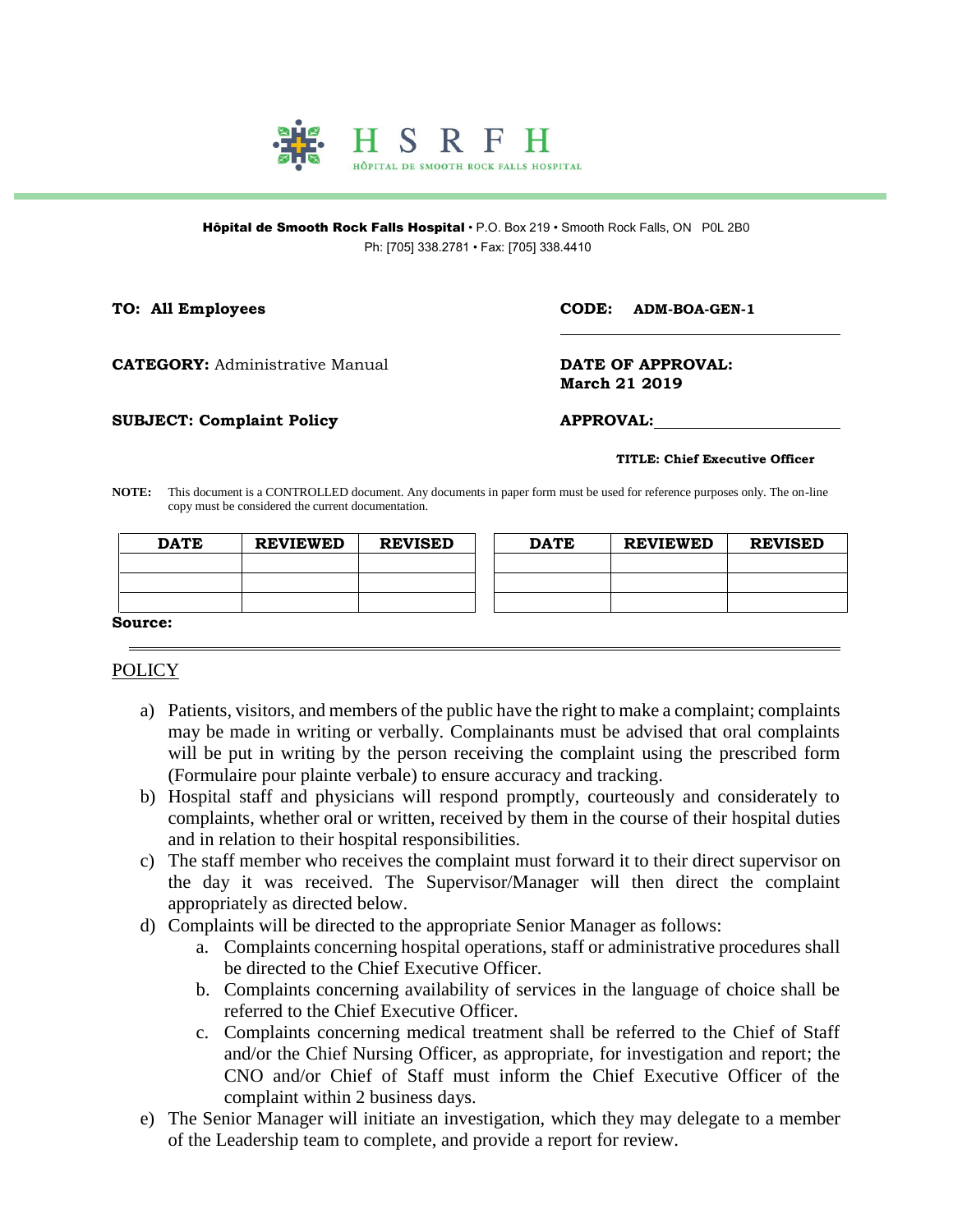- f) The Senior Manager must acknowledge the receipt of the complaint to the person within 5 business days. The acknowledgement will include a notice that the complaint is being investigated and that corrective action will be taken if necessary.
- g) All complaints must be tracked on the Complaints Spreadsheet (found on the J drive), and is to include details such as the date and method of receipt of the complaint, as well as the date and method for acknowledgement and follow-up with the complainant. Complaints will be assigned a number for the purpose of tracking on the spreadsheet, to avoid identification of the plaintiff; the number will be written directly on the paper copy of the complaint.
- h) General information regarding complaints will be made available to the Medical Advisory Committee, Quality/Risk Management Committee, as well as the Board of Directors, as requested, and is to include an anonymized description of the complaint as well as the result of the investigation and corrective action.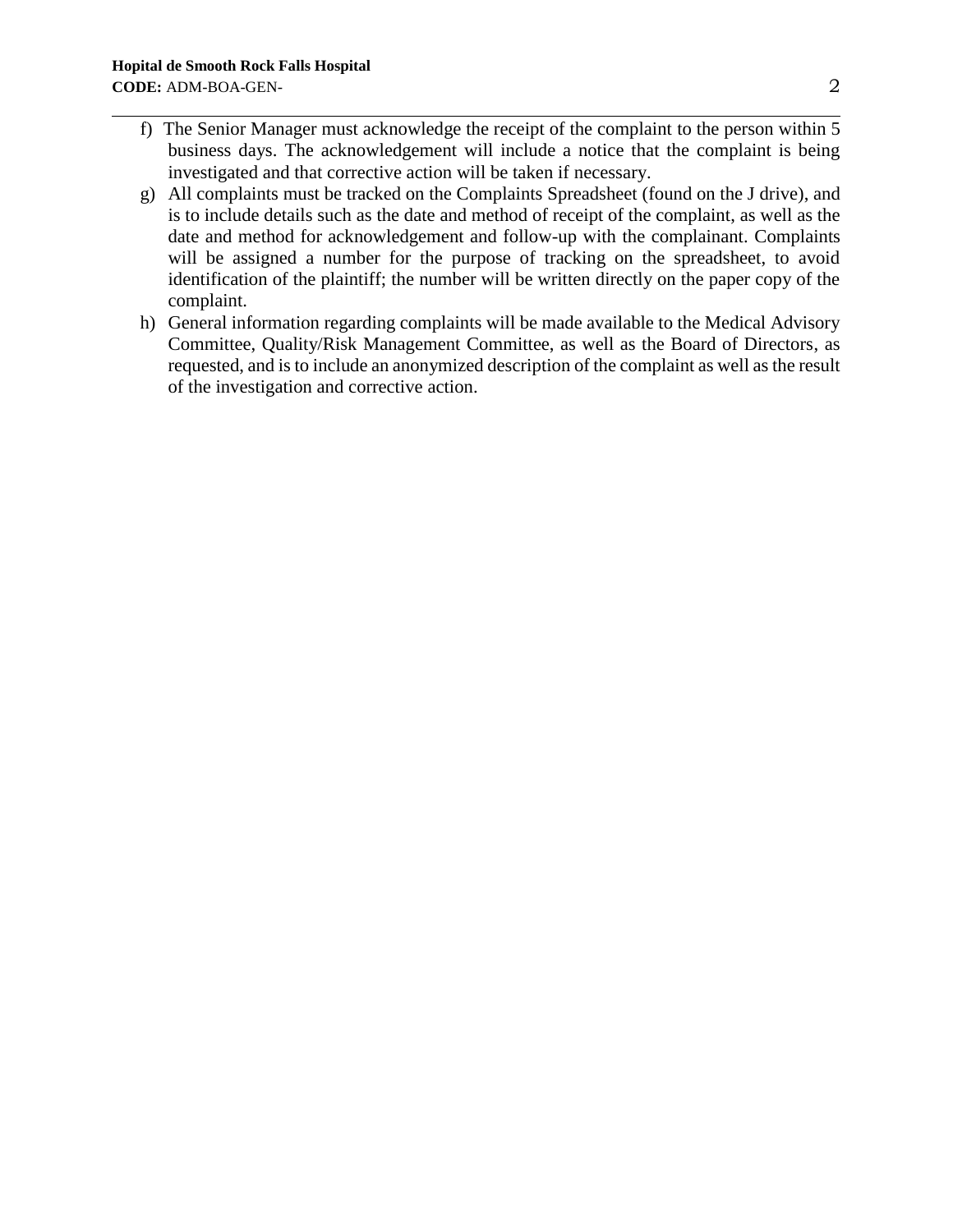|                                                                                                                                                                                                                                                                                                                                                                       | SRF |
|-----------------------------------------------------------------------------------------------------------------------------------------------------------------------------------------------------------------------------------------------------------------------------------------------------------------------------------------------------------------------|-----|
| <b>FORMULAIRE DE PLAINTE VERBALE</b>                                                                                                                                                                                                                                                                                                                                  |     |
| (Retournez le formulaire complété à un membre de la direction)<br>PLAINTE REÇUE PAR : __________________________                                                                                                                                                                                                                                                      |     |
|                                                                                                                                                                                                                                                                                                                                                                       |     |
| TÉLÉPHONE : $\Box$ EN PERSONNE $\Box$                                                                                                                                                                                                                                                                                                                                 |     |
|                                                                                                                                                                                                                                                                                                                                                                       |     |
|                                                                                                                                                                                                                                                                                                                                                                       |     |
| Code postal                                                                                                                                                                                                                                                                                                                                                           |     |
|                                                                                                                                                                                                                                                                                                                                                                       |     |
|                                                                                                                                                                                                                                                                                                                                                                       |     |
|                                                                                                                                                                                                                                                                                                                                                                       |     |
|                                                                                                                                                                                                                                                                                                                                                                       |     |
| <b>INFORMATION SUR LA PLAINTE</b>                                                                                                                                                                                                                                                                                                                                     |     |
| Objet de la plainte :                                                                                                                                                                                                                                                                                                                                                 |     |
|                                                                                                                                                                                                                                                                                                                                                                       |     |
| Service que le patient a reçu ou reçoit<br>Professionnel (s) concerné(s), s'il y a lieu<br>Service que le patient aurait dû recevoir<br>the control of the control of the control of the control of the control of the control of the control of the control of the control of the control of the control of the control of the control of the control of the control |     |
|                                                                                                                                                                                                                                                                                                                                                                       |     |
|                                                                                                                                                                                                                                                                                                                                                                       |     |
| <u> 1989 - Andrea Santa Andrea Andrea Andrea Andrea Andrea Andrea Andrea Andrea Andrea Andrea Andrea Andrea Andr</u>                                                                                                                                                                                                                                                  |     |
| the contract of the second contract of the contract of the contract of the contract of the contract of the contract of                                                                                                                                                                                                                                                |     |
| <u> 1990 - Andrea Alemania (h. 1980).</u><br>Artista de Andrea Alemania (h. 1980).<br><u> 1989 - An Aontaithe ann an Cathair ann an t-an Aontaithe ann an Cathair an Chuidhean ann an t-an Aontaithe an</u>                                                                                                                                                           |     |
| and a supervision of the contract of the contract of the contract of the contract of the contract of the contract of the contract of the contract of the contract of the contract of the contract of the contract of the contr                                                                                                                                        |     |
|                                                                                                                                                                                                                                                                                                                                                                       |     |
|                                                                                                                                                                                                                                                                                                                                                                       |     |
|                                                                                                                                                                                                                                                                                                                                                                       |     |
|                                                                                                                                                                                                                                                                                                                                                                       |     |
|                                                                                                                                                                                                                                                                                                                                                                       |     |
|                                                                                                                                                                                                                                                                                                                                                                       |     |
|                                                                                                                                                                                                                                                                                                                                                                       |     |
|                                                                                                                                                                                                                                                                                                                                                                       |     |
|                                                                                                                                                                                                                                                                                                                                                                       |     |
|                                                                                                                                                                                                                                                                                                                                                                       |     |
|                                                                                                                                                                                                                                                                                                                                                                       |     |